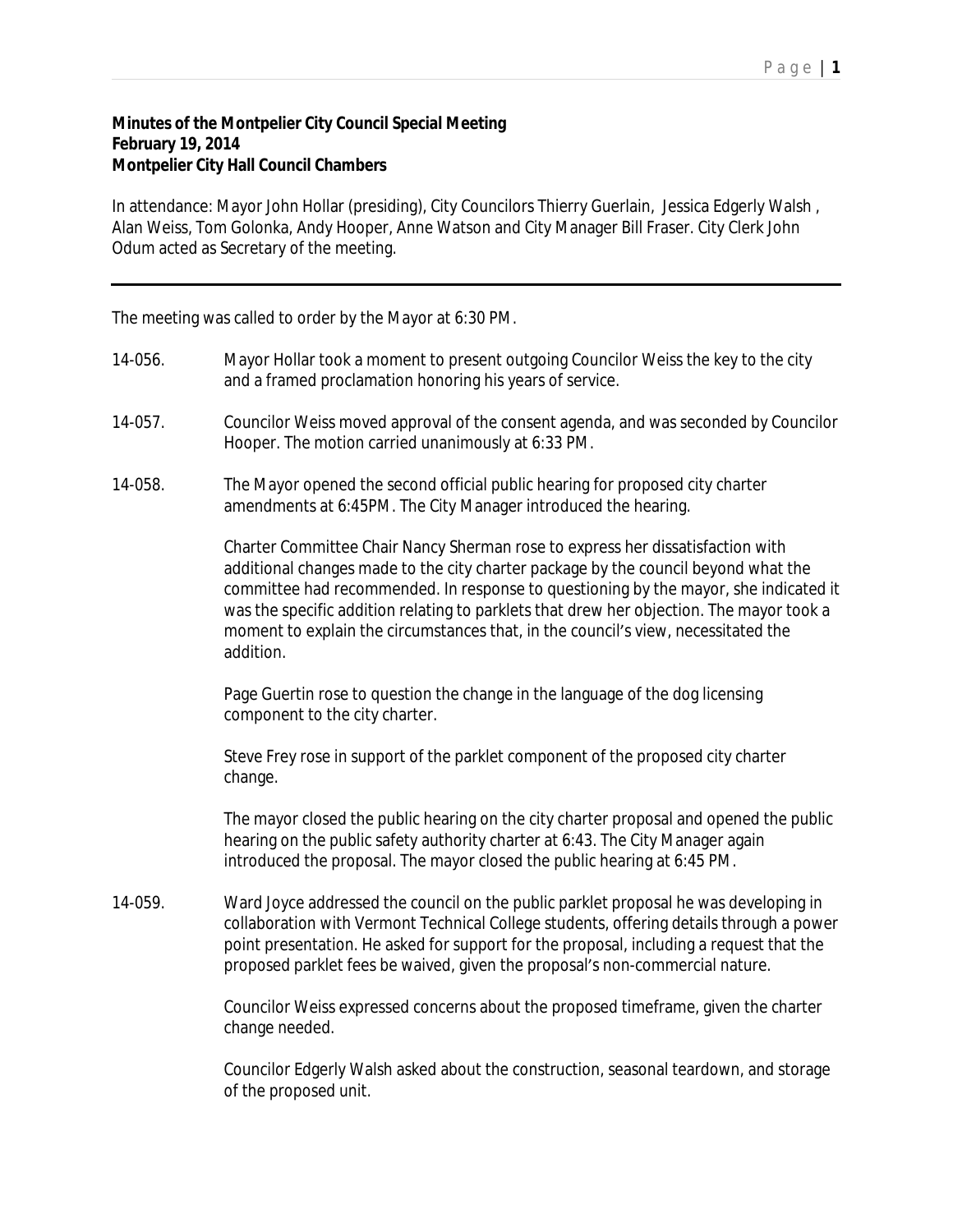Councilor Golonka expressed concerns about the maintenance of a public parklet over the long term.

Phayvanh Luekhamhan of Montpelier Alive rose to respond to Councilor Edgerly Walsh's questions about the process implications of a public versus a private parklet.

While speaking positively of the idea, Councilor Guerlain expressed concerns about the full implications of approving public parklets. Mr. Joyce, Councilor Edgerly Walsh, and Mr. Frey responded to the concerns.

Councilor Watson asked about potential metrics of success or failure for what she considered a "pilot" public parklet.

Michael Sherman distributed a list of ten questions to the committee regarding city policy regarding parklets in general. The mayor suggested Mr. Sherman check in with Montpelier Alive personnel, as most of the questions he presented were answered in the original, council-approved parklet proposal. Ms. Luekhamhan added that the proposal was available online.

Councilor Weiss noted that a Rialto Bridge public parklet would likely be used primarily by the teenagers who congregate in that area already.

Councilor Golonka asked about the potential impact of the Rialto Bridge maintenance and repair schedule.

Councilor Guerlain responded to Councilor Weiss's concerns, speaking positively of the potential use of the proposed parklet by teenagers. He also noted that the parklet project was essentially a trial balloon, and that the whole initiative could be discontinued if it didn't work well.

Mr. Sherman countered Councilor Guerlain by suggesting that there were already adequate public spaces for young people – particularly the City Hall plaza.

Councilor Hooper asked Mr. Joyce about the other proposed designs not included in the power point presentation.

Councilor Edgerly Walsh moved that, should the city be allowed legally to build parklets, that the city forego the permit and application fees for the public parklet as proposed, and was seconded by Councilor Golonka, with a friendly amendment that moving forward be contingent on passage of the proposal through the Montpelier Alive process (amendment was accepted).

Councilor Guerlain asked about ownership of the proposed public parklet, and the city's related costs. He also asked about the review process (Ms. Luekhamhan responded, explaining the unique design review process going through Montpelier Alive and city departments).

The motion carried 5-1 at 7:25, with Councilor Weiss voting nay.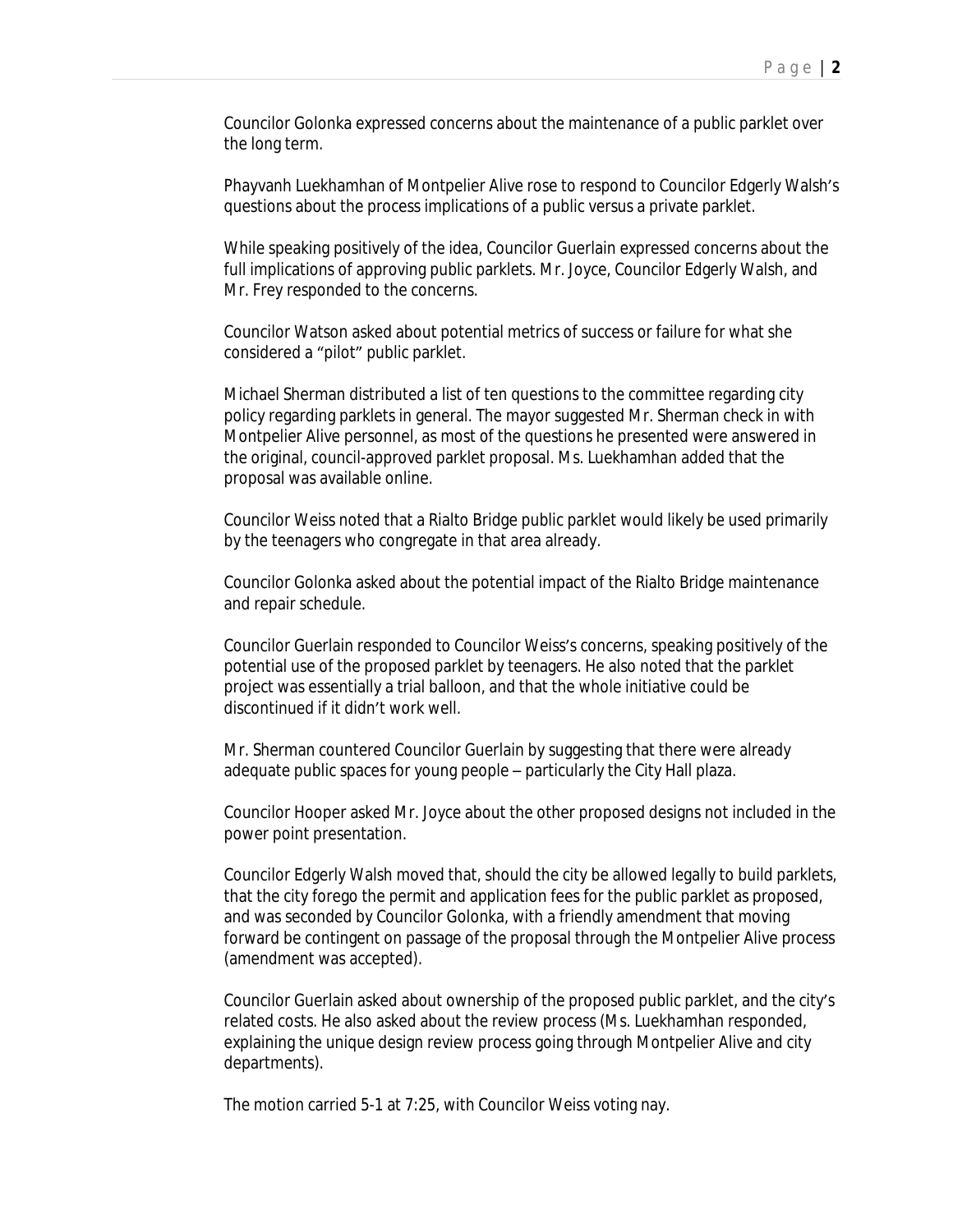14-060. City Manager Fraser presented an update on the District Heat Project. Assistant City Manager Jessie Baker addressed to the council to offer details on the remaining work, in response to a question from Councilor Hooper.

> Councilor Golonka asked about potential increases on the customer rates that could result from the state's cost overruns.

Councilor Guerlain asked about the paving schedule.

Bill Neuberger, project engineer, joined Ms. Baker to respond to Councilor Edgerly Walsh's questions about the state testing schedule.

Councilor Hooper asked paying for the \$18,000 cost overrun.

14-061. Councilor Guerlain reported that an ad hoc citizens committee had been meeting discussing the prospect of a Local Development Corporation (LDC) as an alternative to having economic development be a city function. He reviewed their topics of discussion and asked for the council's blessing to continue discussions (as opposed to a formal vote of support). Councilor Watson expressed some concern about possible duplication of efforts. Councilor Guerlain also reported on the recent spelling bee.

Councilor Weiss thanked the body for his last six years on the council, and for the gifts.

Councilor Golonka expressed support for the public service charter, and offered his thanks to Councilor Weiss for his service.

Councilor Edgerly Walsh thanked Councilor Weiss for his service.

14-062. The Mayor added his thanks to Councilor Weiss. He also praised the Vermont League of Cities and Towns recent event.

Page Guertin asked the City Manager about regulations regarding political signage.

The Mayor reported that the proposals for the Carr Lot development had been received. He noted the March 5 meeting of the Design Review Committee

- 14-063. The City Clerk thanked Councilor Weiss for his service and noted that his office would be open from 10:00AM until 1:30PM on Saturday, March 1<sup>st</sup> for the purpose of early voting. He indicated he would try to make coffee available.
- 14-064. City Manager Fraser also thanked Councilor Weiss for his service before reporting on snow removal efforts and notices, the Carr Lot process (noting the related upcoming public meeting), and the Annual Report.

Councilor Edgerly Walsh moved that the council enter executive session to discuss the Walker Motors lawsuit and include the City Manager and Assistant City Manager. Councilor Watson seconded and the motion carried unanimously at 8:02.